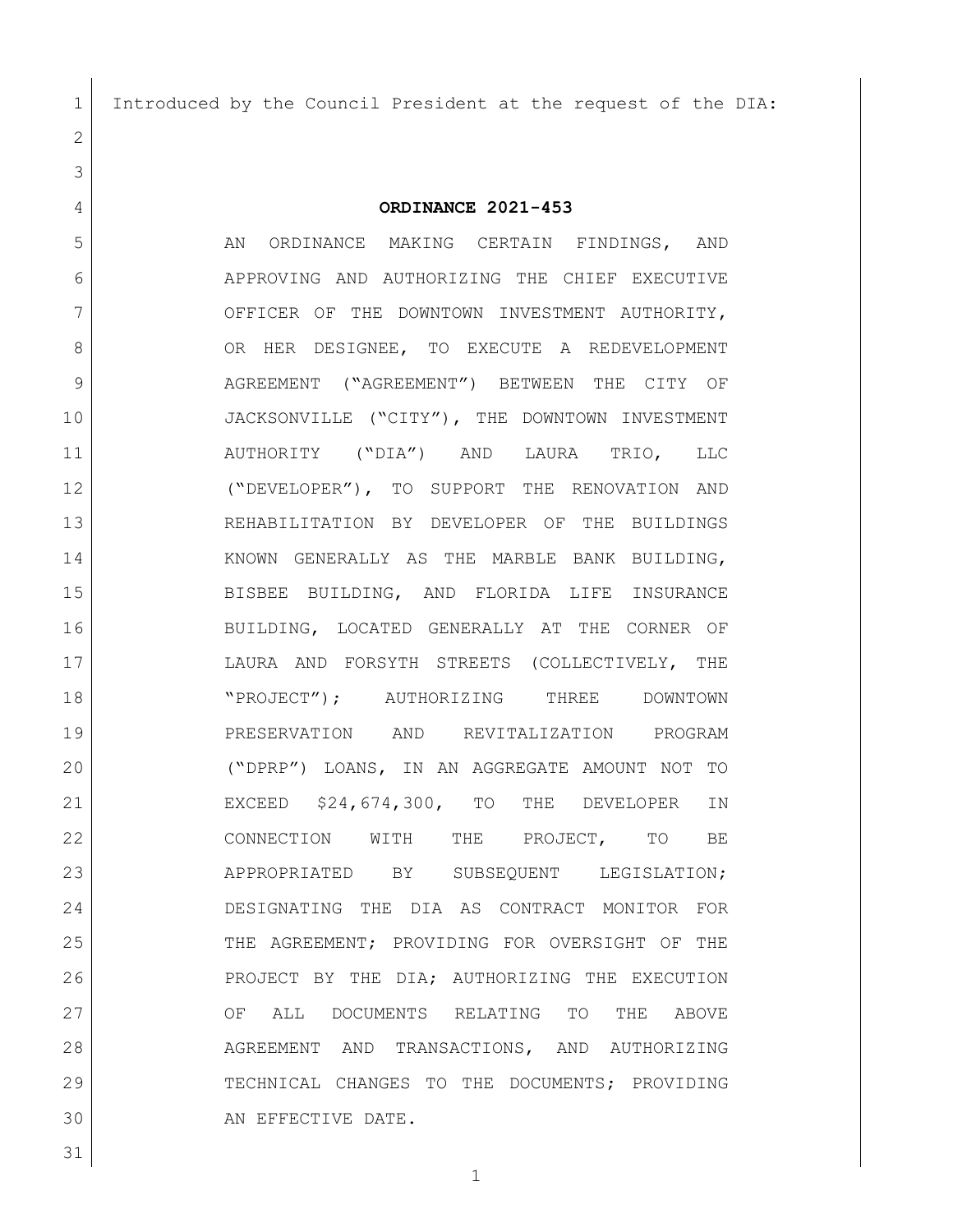**WHEREAS**, pursuant to Chapter 55, Part 3 (Downtown Preservation and Revitalization Program), *Ordinance Code*, the City of Jacksonville ("City") established the Downtown Preservation and Revitalization Program for purposes of fostering the preservation 5 and revitalization of certain historic and qualified non-historic, buildings located in Downtown Jacksonville; and

 **WHEREAS**, Laura Trio, LLC (the "Developer") owns certain real property, inclusive of the former Florida National Bank Building 9 located at 51 W. Forsyth Street, the Bisbee Building, located at 47 W. Forsyth Street, and the Florida Life Insurance Building, located at 117 N. Laura Street (collectively, the "Trio Buildings"), on which Developer intends to cause the renovation and rehabilitation 13 of the buildings, as further detailed in the Agreement; and

 **WHEREAS**, the City, DIA and Barnett Tower 2, LLC, as assignee of Barnett Tower, LLC ("Barnett Developer") and Developer previously entered into that certain Redevelopment Agreement (the "Prior RDA") for the redevelopment in part of the Barnett Bank Building and the Trio Buildings, and the Barnett Developer completed the renovation of the Barnett Bank Building but forfeited its right to the \$4,000,000 Barnett HPTF Grant (as defined in the Prior RDA) since Barnett Developer did not construct the Parking 22 Garage consistent with the Prior RDA; and

 **WHEREAS**, the Developer has not commenced construction of the Trio Improvements (as defined in the Prior RDA) and is unable to complete such improvements in accordance with the performance 26 schedule west forth in the Prior RDA; and

 **WHEREAS**, the Developer is seeking to secure Downtown Preservation and Revitalization Program loans consisting of a Historic Preservation Restoration and Rehabilitation Forgivable Loan, a Code Compliance Renovations Forgivable Loan, and a Deferred Principal Loan on each building comprising the Project in an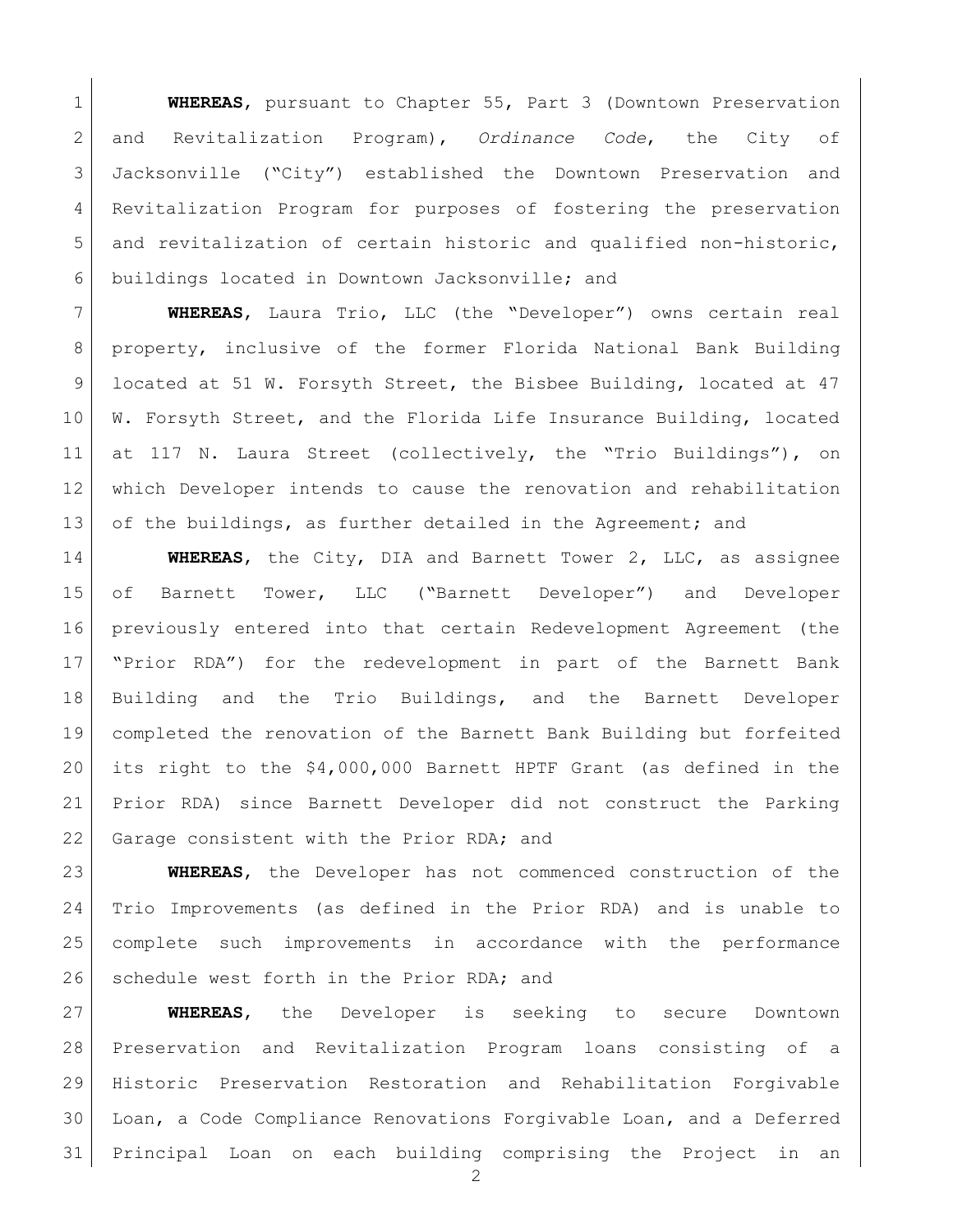aggregate amount not to exceed \$24,674,300 (each, a "DPRP Loan") for exterior rehabilitation and restoration, interior 3 | rehabilitation and restoration, and Code required improvements for 4 the Trio Buildings in support of the Project; and

 **WHEREAS**, the scope of the Project will include redevelopment of: the Florida National Bank Building to provide approximately 7,442 square foot private dining/wine cellar space, 7,069 square feet of restaurant space and an additional 3,615 square feet of restaurant operating space; the Bisbee Building to provide approximately 44,010 square feet total, inclusive of approximately 11 4,401 square feet ground level retail space, 4,401 square feet of conference center space, approximately 8 floors of hotel space comprised of 35,208 square feet, for 56 hotel rooms, and the Florida Life Insurance Building to provide approximately 26,803 15 square feet total, inclusive of 2,548 square feet of media space, 2,205 square feet of lobby/business center space, 2,205 square feet of fitness/media center space, and an additional 35 hotel rooms 18 comprised of 19,845 square feet; and

 **WHEREAS**, the Project will also include improvements related to 20 | restoring the properties to historic standards, preserving and maintaining the integrity of the structures, and meeting certain code compliance requirements to make the properties more accessible 23 and functional; and

 **WHEREAS**, historic preservation, revitalization, and the reuse of Jacksonville's historic buildings and structures are important 26 to the City's overall social and economic welfare; and

 **WHEREAS,** construction of new building elements are integral and necessary to the Project and will include approximately: (i) 41,393 square feet comprised of approximately 8,843 square feet of retail space, and an additional 32,550 square feet for 54 additional hotel rooms and rooftop bar space, and (ii) an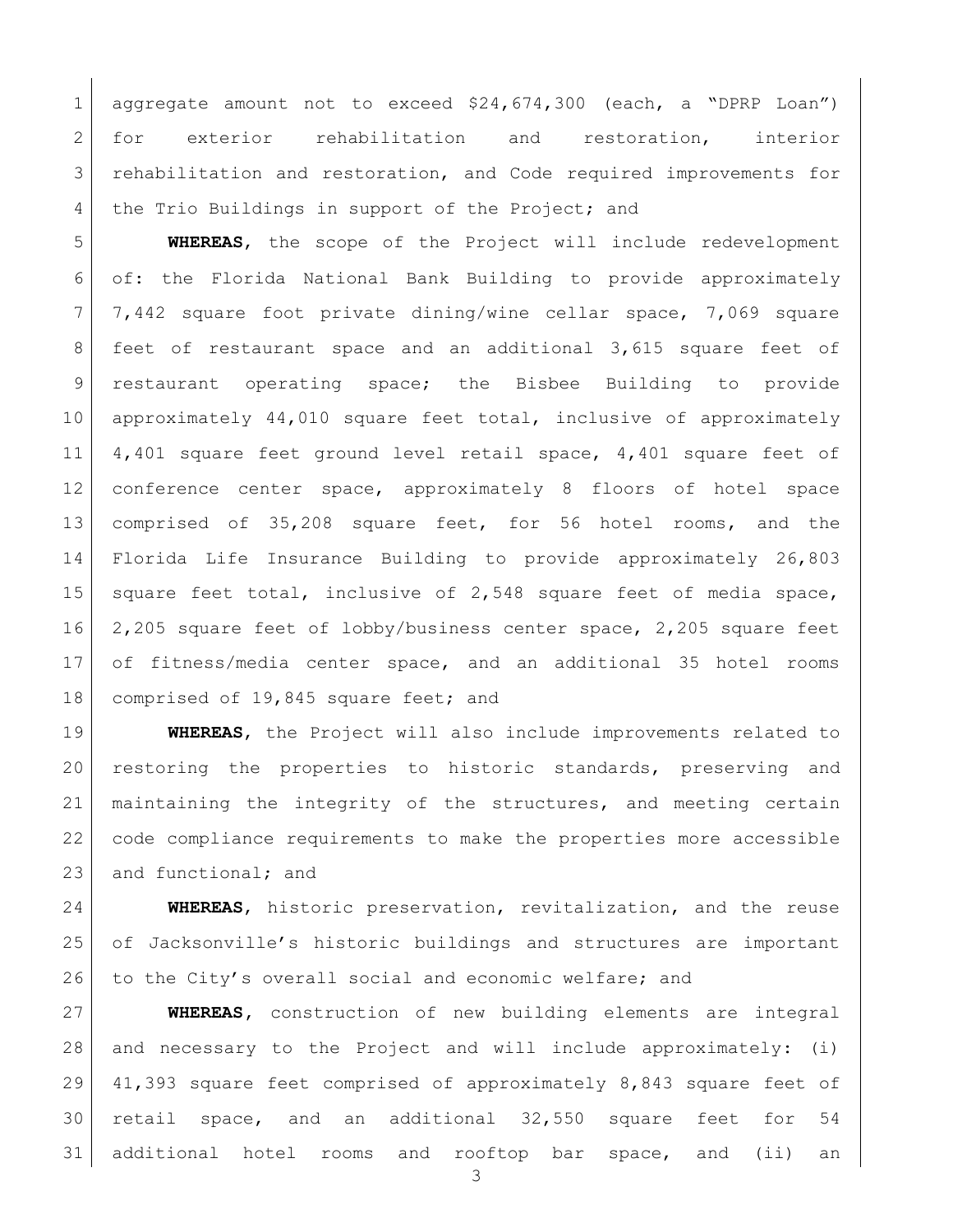additional 18,762 square feet of circulation core improvements to provide access between and among the buildings comprising the 3 Project; and

 **WHEREAS**, the DIA has considered the Developer's requests and has determined that the DPRP Loans will enable the Developer to restore and rehabilitate the historic structures and construct the 7 Project as described in the Agreement; and

 **WHEREAS**, on March 17, 2021, the DIA Board approved Resolution 2021-03-01 (the "Resolution") to enter into the Agreement, said Resolution being attached hereto as **Exhibit 1;** and

 **WHEREAS**, it has been determined to be in the interest of the City to enter into the Agreement and approve of and adopt the 13 | matters set forth in this Ordinance; now, therefore,

**BE IT ORDAINED** by the Council of the City of Jacksonville:

 **Section 1. Findings.** It is hereby ascertained, 16 determined, found and declared as follows:

(a) The recitals set forth herein are true and correct.

 (b) The Project will greatly enhance the City and otherwise promote and further the municipal purposes of the City.

 (c) The City's assistance for the Project will enable and facilitate the Project, the Project will enhance and increase the City's tax base and revenues, and the Project will improve the quality of life necessary to encourage and attract business 24 expansion in the City.

 (d) Enhancement of the City's tax base and revenues are 26 | matters of State and City concern.

(e) The Developer is qualified to carry out the Project.

 (f) The authorizations provided by this Ordinance are for public uses and purposes for which the City may use its powers as a municipality and as a political subdivision of the State of Florida and may expend public funds, and the necessity in the public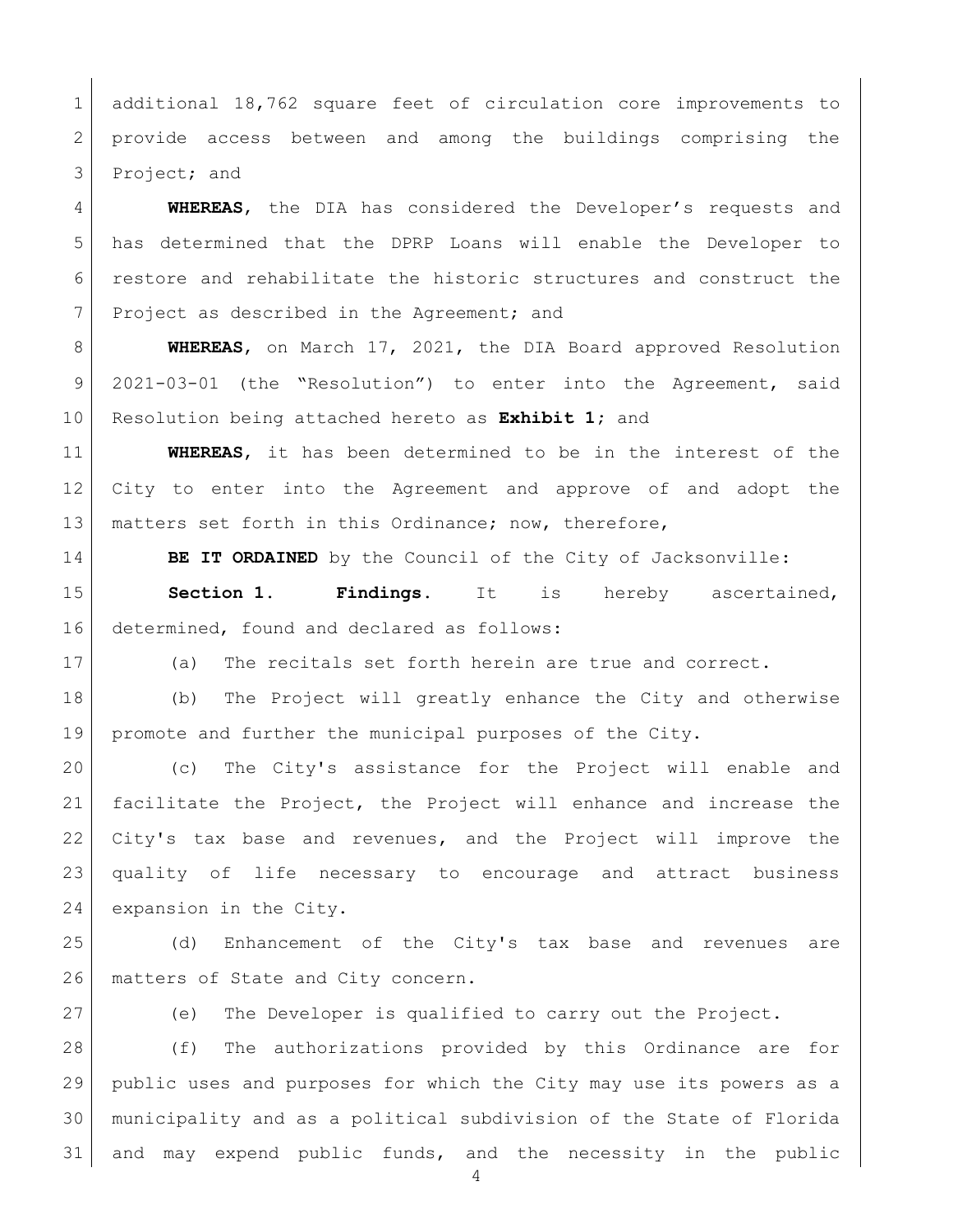interest for the provisions herein enacted is hereby declared as a 2 | matter of legislative determination.

 (g) This Ordinance is adopted pursuant to the provisions of 4 Chapters 163, 166 and 125, Florida Statutes, as amended, the City's Charter, and other applicable provisions of law.

 **Section 2. Redevelopment Agreement Approved and Execution Authorized.** There is hereby approved, and the Chief Executive Officer of the DIA, or her designee, is hereby authorized to execute and deliver the Redevelopment Agreement ("Agreement") substantially in the form placed **On File** with the Office of Legislative Services (with such "technical" changes as herein authorized), for the purpose of implementing the recommendations of the DIA as further described in the Agreement. It shall be a precondition to the DIA entering into the Agreement that the Prior RDA is terminated in full without liability to the City or DIA.

16 The Agreement may include such additions, deletions and changes as may be reasonable, necessary and incidental for carrying out the purposes thereof, as may be acceptable to the Chief Executive Officer of the DIA, or her designee, with such inclusion and acceptance being evidenced by execution of the Agreement by the Chief Executive Officer of the DIA, or her designee. No modification to the Agreement may increase the financial obligations or the liability of the City or DIA and any such modification shall be technical only and shall be subject to appropriate legal review and approval of the General Counsel, or his or her designee, and all other appropriate action required by law. "Technical" is herein defined as including, but not limited to, changes in legal descriptions and surveys, descriptions of infrastructure improvements and/or any road project, ingress and egress, easements and rights of way, performance schedule extensions of up to (6) six 31 | months in the discretion of the CEO of the DIA, design standards,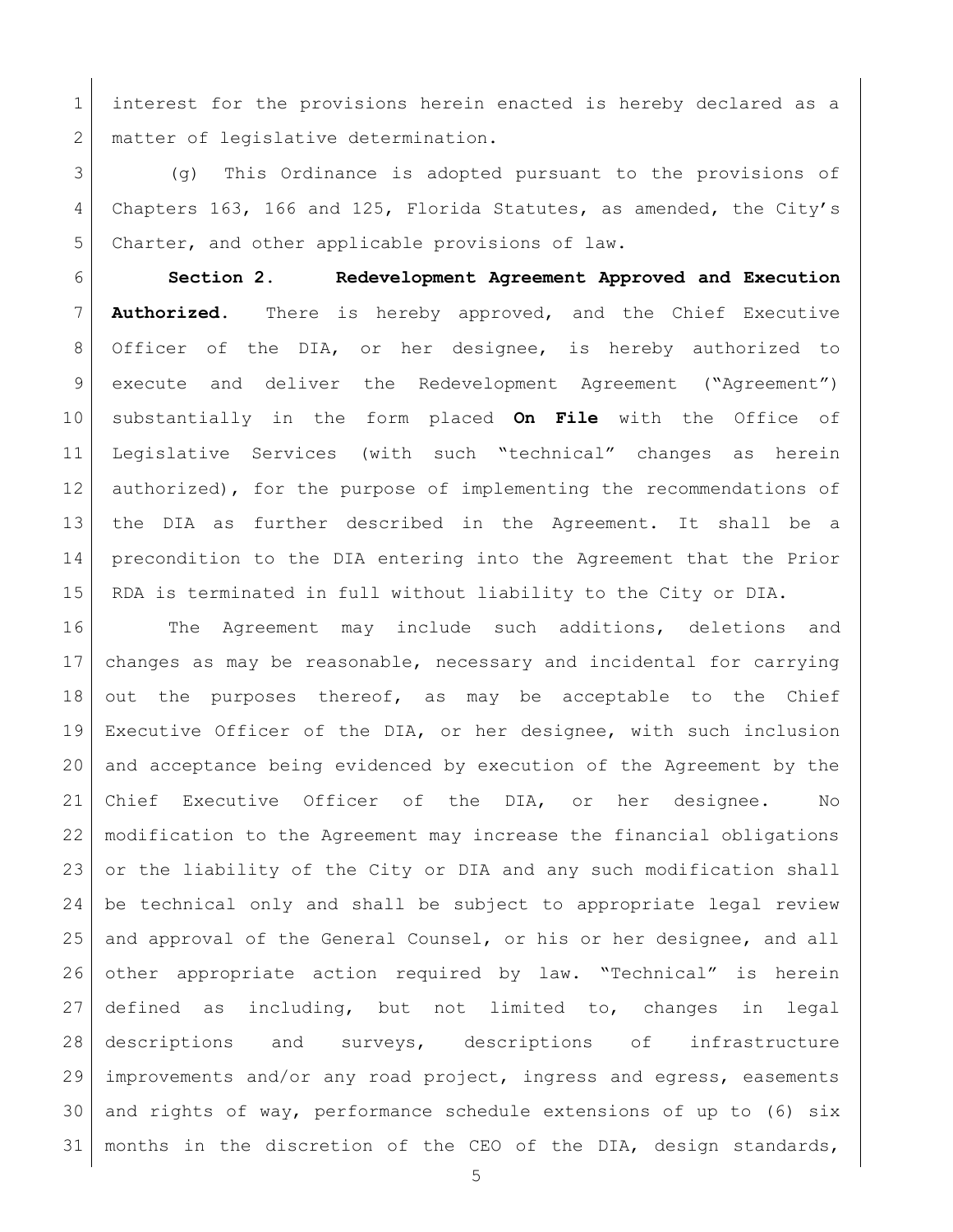access and site plan, which have no financial impact.

 **Section 3. Payment of DPRP Loans to Developer.** The DPRP Loans are hereby authorized, and, subject to subsequent appropriation by the City Council for the Project, the City is authorized to disburse the DPRP Loans to the Developer in an aggregate amount not to exceed \$24,674,300, pursuant to and as set 7 forth in the Agreement.

8 | The DPRP Loans are comprised of a Historic Preservation Restoration and Rehabilitation Forgivable Loan ("HPRR") in the not- to-exceed amount of \$9,377,766, a Code Compliance Renovations Forgivable Loan ("CCR") in the not-to-exceed amount of \$10,016,699, with said HPRR and CCR Loans forgiven at a rate of 20% per year (with claw back provisions provided in the Agreement), and a DPRP Deferred Principal Loan in the not-to-exceed amount of \$5,279,835 which requires interest payments annually with principal to be repaid at maturity (10 years from the date of funding).

 **Section 4. Designation of Authorized Official and DIA as Contract Monitor.** The Chief Executive Officer of the DIA is designated as the authorized official of the City for the purpose of executing and delivering the Agreement and is further designated as the authorized official of the City for the purpose of executing any additional contracts and documents and furnishing such information, data and documents for the Agreement and related documents as may be required and otherwise to act as the authorized official of the City in connection with the Agreement, and take or cause to be taken such action as may be necessary to enable the City to implement the Agreement according to its terms. The DIA is hereby further required to administer and monitor the Agreement and to handle the City's responsibilities thereunder, including the City's responsibilities under such Agreement working with and supported by all relevant City departments.